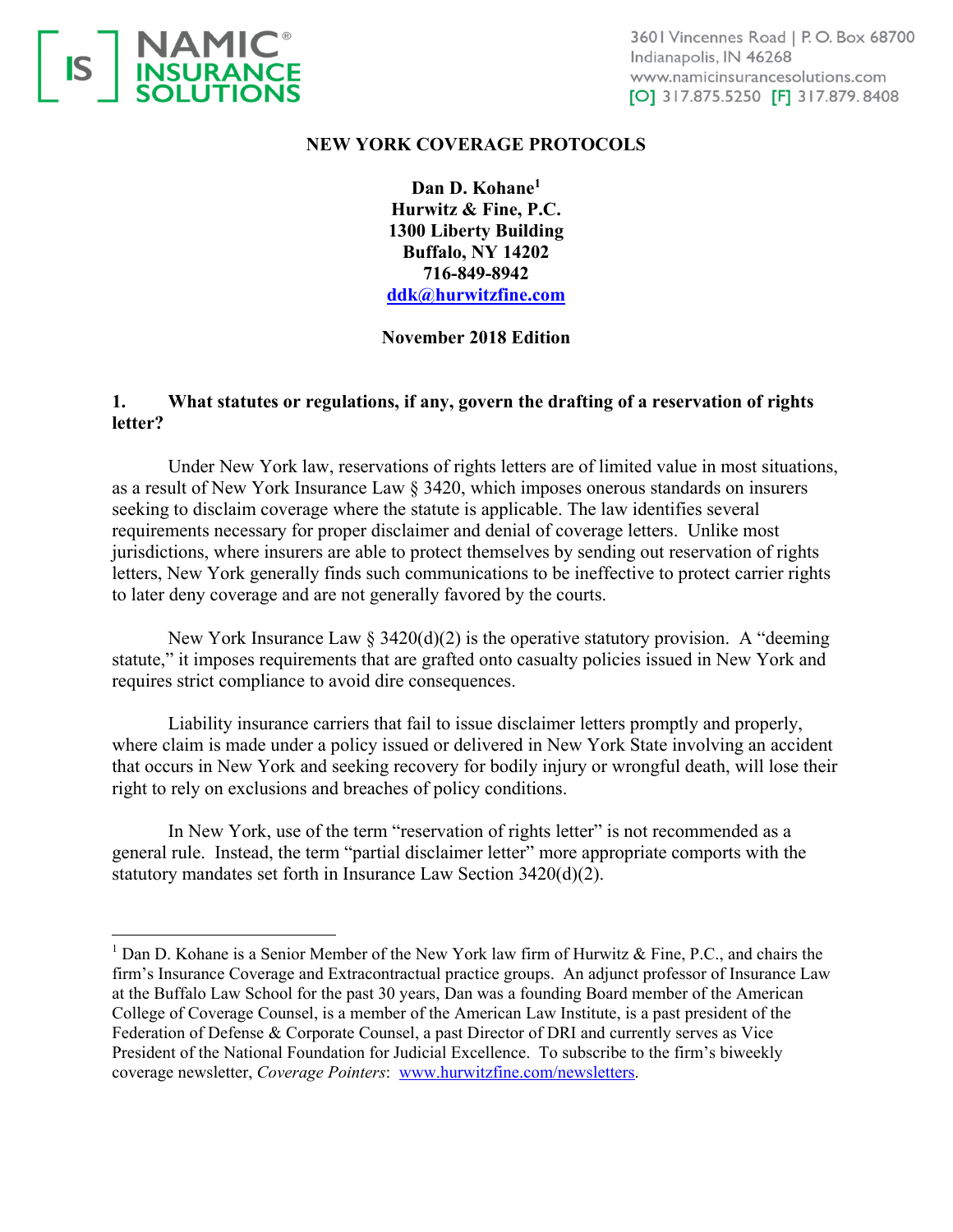#### *Statutory scheme***:**

Insurance Law  $\S 3420(d)(2)$  provides, with important terms highlighted, what we call the *statutory scheme* for coverage denials:

> If under a liability policy **issued or delivered in this state**, an insurer shall **disclaim liability or deny coverage** for **death or bodily injury** arising out of a motor vehicle accident or **any other type of accident occurring within this state**, it shall give **written notice as soon as is reasonably possible** of such **disclaimer of liability or denial of coverage** to the **insured and the injured person or any other claimant**.

That section creates a *statutory scheme* that applies to disclaimers when all of the following circumstances exist:

- The policy was issued or delivered in the State of New York;
- The accident occurred in the State of New York; and
- The claim involves bodily injury or wrongful death.

The purpose is to "protect the insured, the injured party, and 'any other interested party who has a real stake in the outcome' from prejudice resulting from a belated denial of coverage." *Admiral Ins. Co. v. State Farm Fire*, 86 A.D.3d 486, 488 (N.Y. App. Div. 2011).

If the *statutory scheme* does not apply, the courts resort to common law and require insurers to deny coverage in a *reasonable time* under the circumstances.

The *statutory scheme* does not apply to property damage claims. Likewise, it does not apply to "personal or advertising" injury claims (e.g., libel, slander, defamation), unless there is a bodily injury component alleged. Under New York law, "emotional distress," even with physical injury, is considered bodily injury so the statute may apply where such a claim is made.

What the statute does not instruct, but the case law clearly teaches, is that a failure to strictly comply with these requirements renders a disclaimer invalid and ineffective and results in a loss of most coverage defenses, assuming the claim would otherwise fall within the coverage grant. The statute does not speak of "reservations of rights" and the courts have held that a reservation of rights letter is not a substitute for a disclaimer letter. *Hartford Ins. Co. v. Cnty. of Nassau*, 46 N.Y.2d 1028 (1979). A reservation of rights does not toll the time which an insurer would otherwise be obligated to issue a statutory compliant disclaimer of coverage.

As noted above, the claim must initially fall within the grant of coverage before adherence with the strict requirements of the statute will apply, i.e., the statute does not create coverage where none existed. For example, if an insurer is placed on notice of an accident or claim, but there was no policy in force for the purported insured at the time – or there was no occurrence – the failure to disclaim will not create coverage. However, if the claim falls within the grant of coverage and the basis for disclaimer or denial of coverage is the applicability of an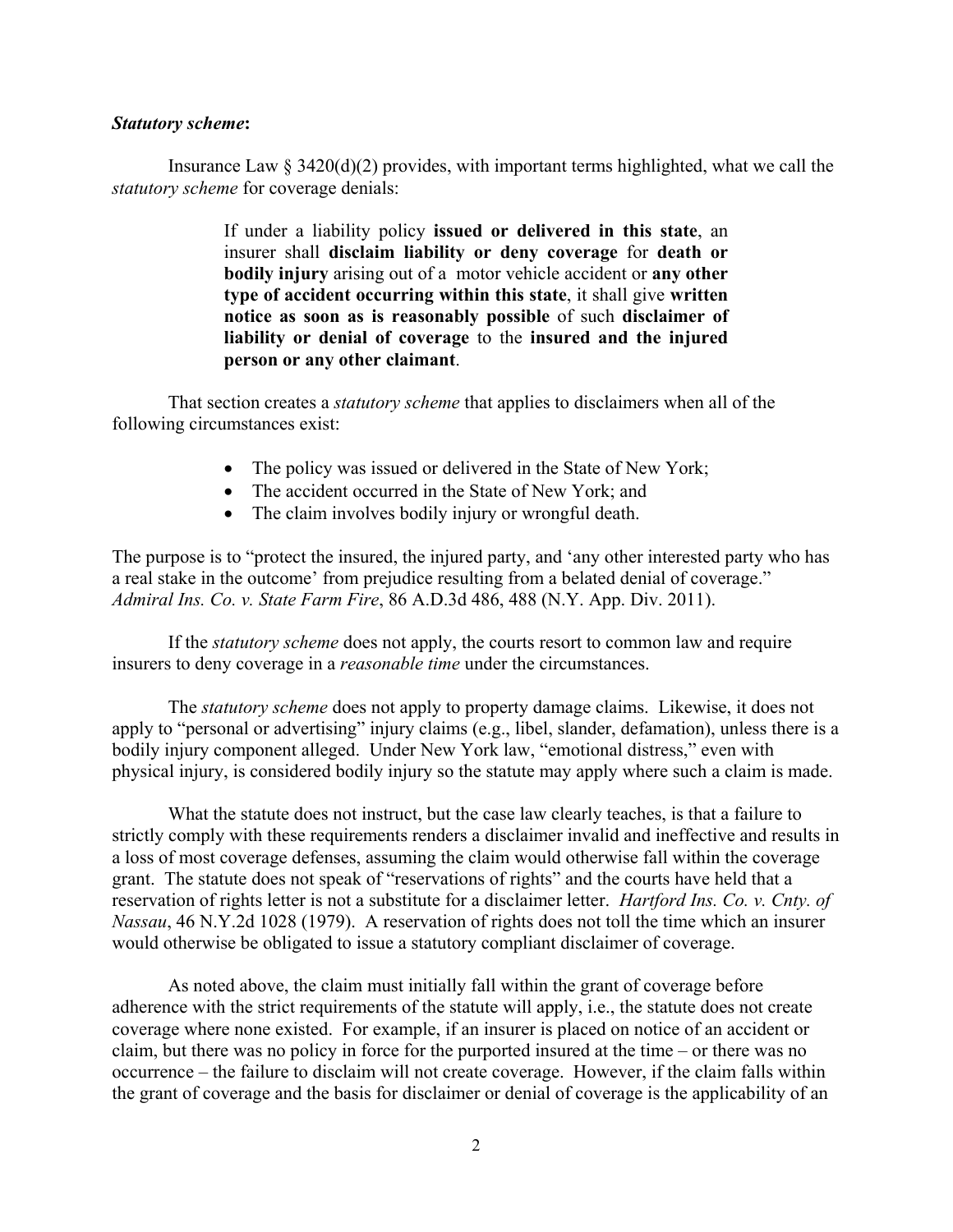exclusion or a breach of policy condition (notice or cooperation, for example), a failure to deny coverage "as soon as reasonably possible" by sending out a letter to the insured, the injured person and those who may be "other claimants" (e.g., potential cross-claimants), will invalidate the denial.

While a failure to provide notice of the carrier's coverage position to the injured party and others who qualify as "any other claimant" as soon as reasonably possible will also result in nullification of the denial, only those who do not receive proper notice of a coverage denial have standing to challenge and potentially overturn that denial. Under Insurance Law  $\S 3420(d)(2)$ , "written notice as soon as is reasonably possible of such disclaimer of liability or denial of coverage" has been interpreted as obligating an insurer to issue an otherwise compliant disclaimer within 30 days of the date the insurer knew or should have known of the grounds to deny. Although the timeliness of such a disclaimer generally presents a question of fact, where the basis for the disclaimer was, or should have been, readily apparent before the onset of the delay, any explanation by the insurer for its delay will be insufficient as a matter of law. If an investigation is necessary before a denial of coverage is concluded, insurers have a duty to "expedite" the disclaimer process and the courts will evaluate whether the insurer acted promptly. It is the burden of the insurer to explain or justify the reasonableness of the delay. *Felice v. Chubb & Son Inc.*, 67 A.D.3d 861 (N.Y. App. Div. 2009).

*Carlson v. American Insurance Group*, decided by the Court of Appeals on November 20, 2017, expanded the conventional understanding of "issued or delivered." The Court held that the term "issued or delivered" in New York under Insurance Law § 3420 refers both to a policy issued for delivery in New York, and could refer to a policy issued for delivery outside of New York, where there is a New York accident and the insured has a substantial business presence and creates risks in New York. Accordingly, even policies sent by out-of-state carriers to out-of-state insureds, may be subject to the statutory scheme if the insured has a "presence" in New York.

# **2. What events necessitate an insurer to issue a reservation of rights/partial disclaimer letter?**

Notice of an accident, occurrence or suit necessitate the insurer's obligation to consider and advise of their position, whether notice is received from the insured, a claimant or a potential cross-claimant. Under New York law, specifically Insurance Law § 3420(a)(3), written notice given by or on behalf of the injured party or any other claimant is deemed to be notice by the insured.

#### **3. What are the timing requirements for issuing a reservation of rights/partial disclaimer letter?**

Under the *statutory scheme*, the statute requires that the insurer must "give written notice as soon as is reasonably possible of such disclaimer of liability or denial of coverage to not only the insured, but the injured person or any other claimant." The term "as soon as reasonably possible" is generally considered to be no more than 30 days from the time the insurer learns, or should have learned after diligent investigation, of the ground for disclaimer.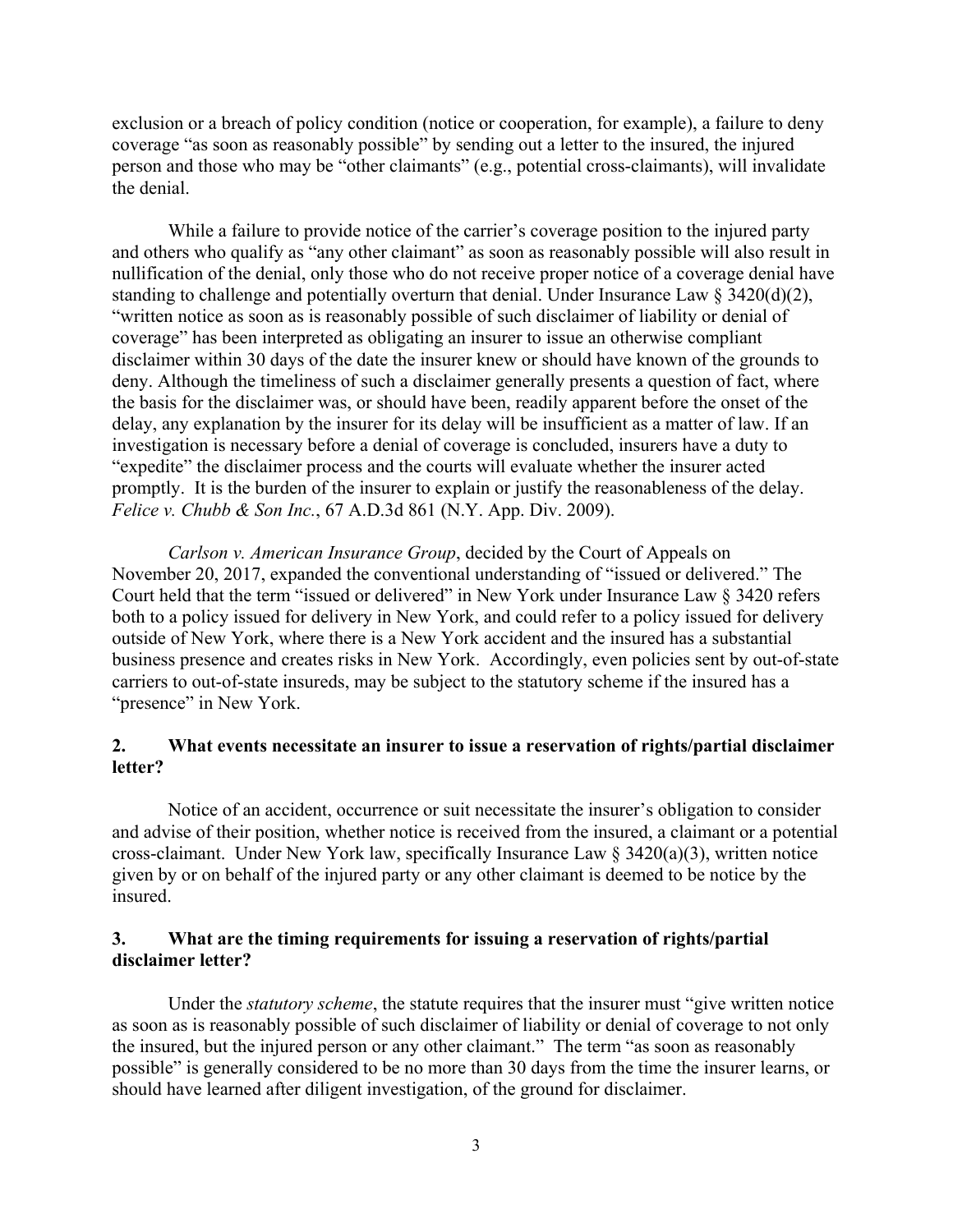When an insurer fails to timely disclaim, it is precluded from disclaiming coverage based upon breaches of policy conditions and the insurer generally waives its right to rely upon policy exclusions. Again, a reservation of rights letter is not considered a substitute for a disclaimer. A reservation of rights letter has no relevance to the question whether the insurer has timely sent a notice of disclaimer of liability or denial of coverage. *See Allstate Ins. Co. v. Gross*, 27 N.Y.2d 263 (1970); *Hartford Ins. Co. v. Nassau Cnty.*, 46 N.Y.2d 1028 (1979).

The insurer bears the burden to explain the reasonableness of any delay in disclaiming coverage. *See Moore v. Ewing*, 9 A.D.3d 484, 488 (N.Y. App. Div. 2004). The reasonableness of any delay is computed from the time that the insurer becomes sufficiently aware, or should have become so aware, of the facts which would support a disclaimer. *See Pawley Interior Contr., Inc. v. Harleysville Ins. Cos.*, 11 A.D.3d 595 (N.Y. App. Div. 2004). Although the timeliness of such a disclaimer generally presents a question of fact, *see Continental Cas. Co. v. Stradford,* 11 N.Y.3d 443, 449 (2008), where the basis for the disclaimer was, or should have been, readily apparent before the onset of the delay, any explanation by the insurer for its delay will be insufficient as a matter of law. *See First Fin. Ins. Co. v. Jetco Contr. Corp.,* 1 N.Y.3d 64, 69 (2003); *West 16th St. Tenants Corp. v. Public Serv. Mut. Ins. Co.,* 290 A.D.2d 278, 279 (N.Y. App. Div. 2002), *lv. denied*, 98 N.Y.2d 605 (2002).

Where the basis is not readily apparent, an unsatisfactory explanation will render the delay unreasonable as a matter of law. *See Bovis Lend Lease LMB, Inc. v. Royal Surplus Lines Ins. Co.,* 27 A.D.3d 84, 88 (N.Y. App. Div. 2005) (citing *First Fin. Ins. Co. v. Jetco Contr. Corp.*, 1 N.Y.3d at 69 (2003)). If the delay allegedly results from a need to investigate the facts underlying the proposed disclaimer, the insurer must demonstrate the necessity of conducting a thorough and diligent investigation. *See Quincy Mut. Fire Ins. Co. v. Uribe*, 45 A.D.3d 661 (N.Y. App. Div. 2007); *Schulman v. Indian Harbor Ins. Co.,* 40 A.D.3d 957 (N.Y. App. Div. 2007). However, as noted, where no coverage is available in the first instance, a delayed disclaimer will not create coverage*.* See, for example*, Hunter Roberts Const. Group, LLC v. Arch Ins. Co.*, 75 A.D.3d 404, 408-09 (N.Y. App. Div. 2010) (where the court noted: "Insofar as Arch's denial of coverage was based upon lack of coverage as an additional insured pursuant to the additional insured endorsement, a timely disclaimer was unnecessary (*see Markevics v. Liberty Mut. Ins. Co.*, 97 N.Y.2d 646, 648, 735 N.Y.S.2d 865, 761 N.E.2d 557 [2001]; *Perkins v. Allstate Ins. Co.*, 51 A.D.3d 647, 649, 858 N.Y.S.2d 238 [2008])").

# **4. What information must be included in a reservation of rights/partial disclaimer letter (***e.g***., is a generally stated reservation of rights sufficient, must all potentially applicable policy language be quoted, must a summary of the underlying facts or pleadings be included and, if so, must the reservation of rights explain how each fact or pleading may apply to the policy language, must the right to independent counsel be included)?**

Under the *statutory scheme,* specificity for grounds for disclaimer must be included, particularly if the reason for denial is a breach of policy condition or policy exclusion. See further discussion at Question 6*, infra*. It is preferable to include the policy language upon which the insurer is relying in the disclaimer letter.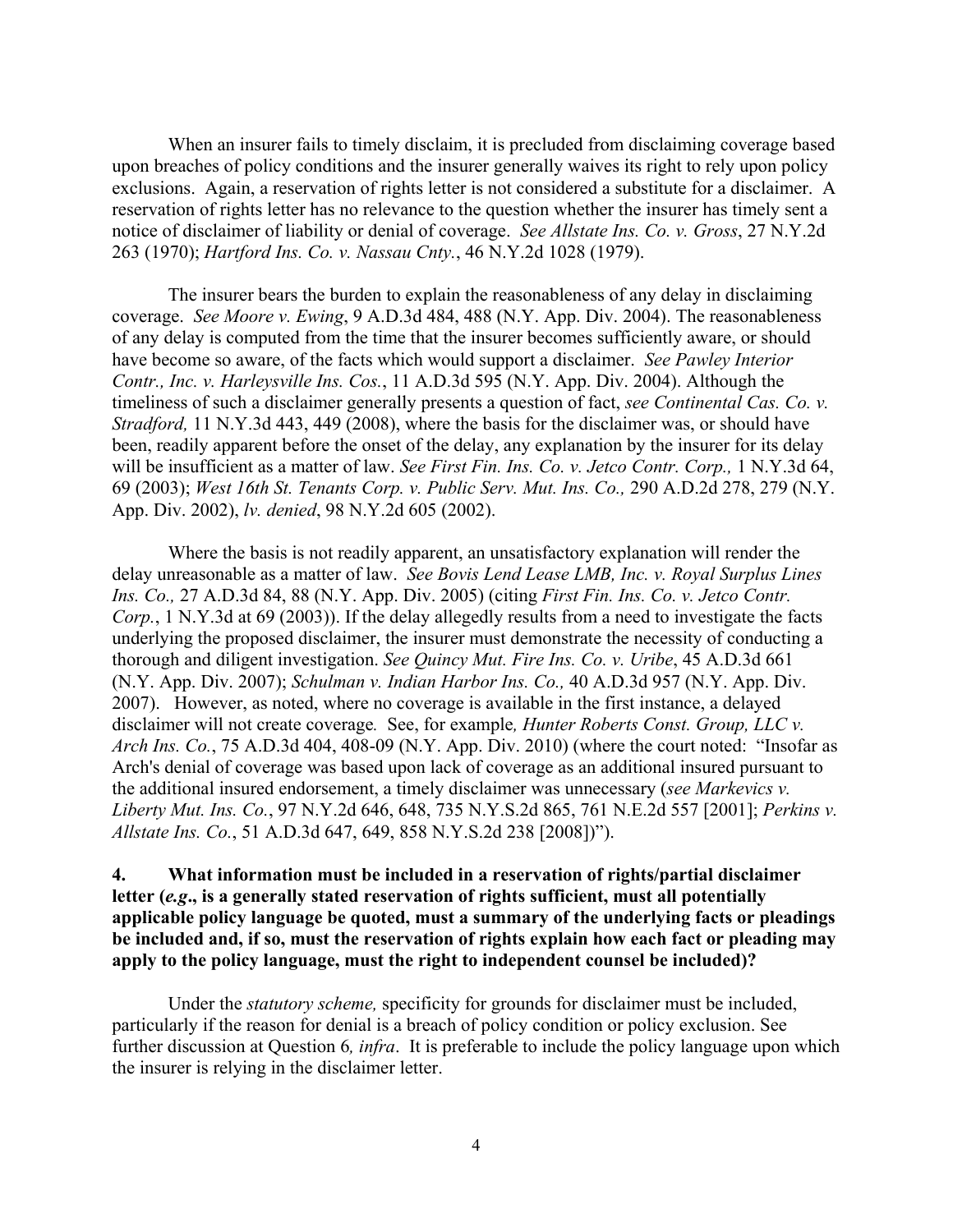In *Elacqua v. Physician's Reciprocal Insurers*, 21 A.D.3d 702 (N.Y. App. Div. 2005), *lv dismissed*, 6 N.Y.3d 844 (2006), an intermediate appellate court, the Third Judicial Department, held that, where an insurer may face liability based upon some of the grounds for recovery asserted but not upon others, the insurer has an obligation to inform the insured of its right to be represented by an attorney of his or her own choosing at the expense of the insurer. In a second decision, three years later, the same intermediate court held *that an insurer's failure to meet its "affirmative obligation" to so inform the insured is further a deceptive trade practice under New York's General Business Law, § 349*. *Elacqua v. Physicians' Reciprocal Insurers*, 52 A.D.3d 886 (N.Y. App. Div. 2008) (emphasis added). No other courts have yet so held. Many insurers have decided to so advise insureds, even in parts of the state outside of the Third Department.

### **5. What specific statutory or regulatory language must be included in a reservation of rights/partial disclaimer letter?**

There is no special language that need be included either by statute or regulation. Often, carriers include Fair Claims Settlement language that is required in first party property damage denials by regulation (11 NYCRR Part 216), but that language is not necessary in third party disclaimers.

> "Should you wish to take this matter up with the New York State Department of Financial Services, you may file with the department either on its website at http://www.dfs.ny.gov/consumer/fileacomplaint.htm or you may write to or visit the Consumer Assistance Unit, Financial Frauds and Consumer Protection Division, New York State Department of Financial Services, at: One State Street, New York, NY 10004; One Commerce Plaza, Albany, NY 12257; 1399 Franklin Avenue, Garden City, NY 11530; or Walter J. Mahoney Office Building, 65 Court Street, Buffalo, NY 14202."

# **6. May an insurer reserve the right to seek reimbursement of defense or indemnity payments (and, if so, must this right be expressly stated in the reservation of rights/partial disclaimer letter)?**

While this issue has not reached the highest state court, generally, federal courts interpreting New York law have opined that where "coverage is disputed and a liability policy includes the payment of defense costs, 'insurers are required to make contemporaneous interim advances of defense expenses . . . subject to recoupment in the event it is ultimately determined no coverage was afforded.'" *Axis Reinsurance Co. v. Bennett,* No. 07 Civ. 7924, 2008 WL 2600034 (S.D.N.Y. June 27, 2008) (quoting *National Union Fire Ins. Co. of Pittsburgh, PA. v. Ambassador Group, Inc.,* 157 A.D.2d 293, 299 (N.Y. App. Div. 1990)).

Most recently, the Appellate Division, First Department, permitted the recoupment of defense costs under an attorney Errors and Omissions policy, where the insurer had reserved the right to claim that recovery should it be determined that it had no obligation to indemnify its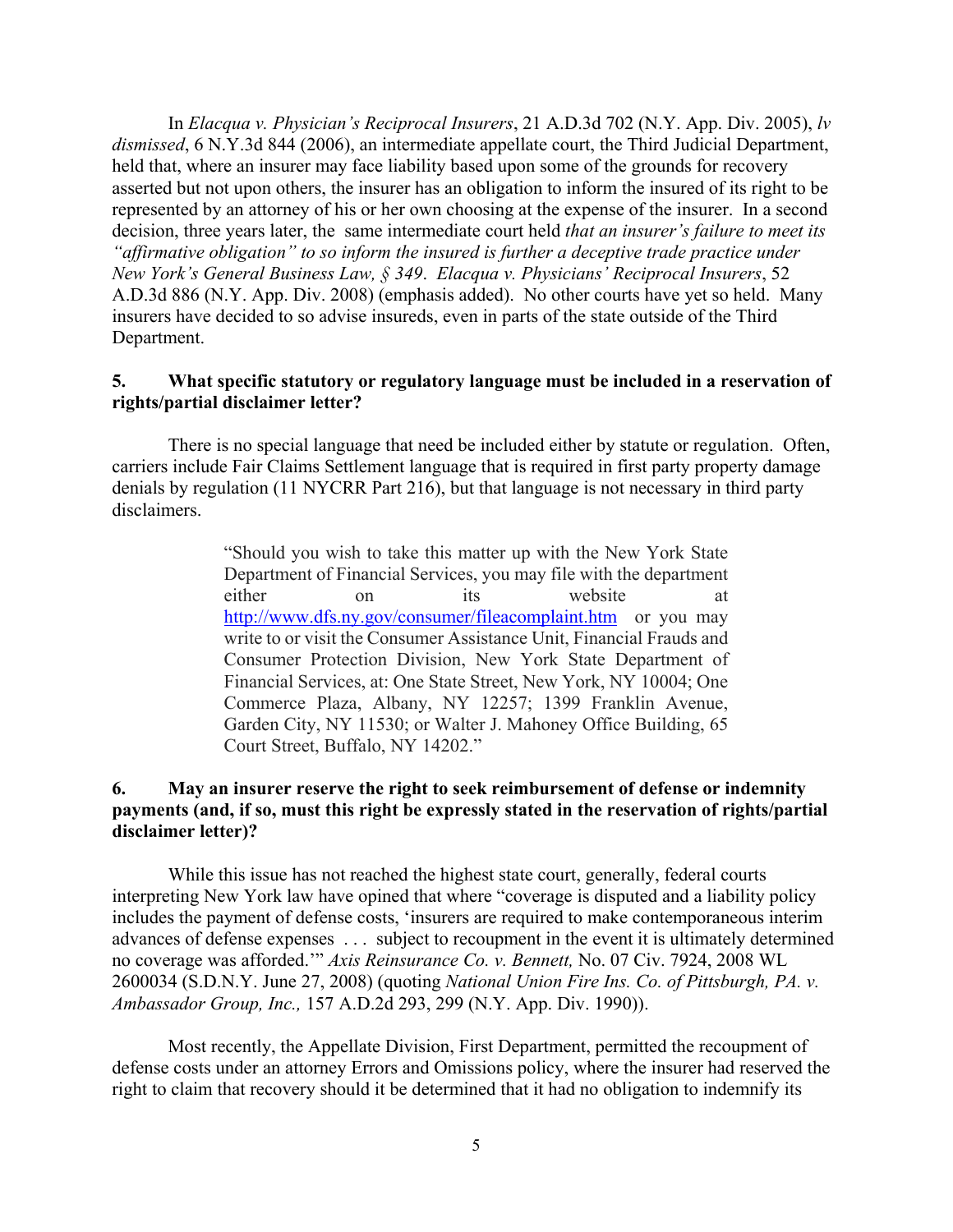insured. *See Certain Underwriters at Lloyd's London Subscribing to Policy No. SYN-1000263 v. Lacher & Lovell-Taylor, P.C.*, 2013 NY Slip Op 08112 (12/05/13).

In *Gotham Ins. Co. v. GLNX, Inc.,* No. 92 Civ. 6415, 1993 WL 312243 (S.D.N.Y.1993), an insurer sued for a declaratory judgment that it was not obligated to defend or indemnify an insured in an underlying lawsuit, and sought reimbursement for defense costs it had incurred. After finding that the insurer was entitled to summary judgment that it had no obligation to defend, the court also declared that the insurer was entitled to recover defense costs. *Id.* The court relied on the fact that the insurer had sent the insured a letter explicitly stating that it reserved its right to seek reimbursement in the event of a determination that it had no duty to defend. Because the insured offered no evidence that it refused to consent to this reservation, the court found this reservation valid and issued a declaration that the insurer was entitled to reimbursement of defense costs. *Id.*; *See also One Beacon Ins. Co. v. Freundschuh,* No. 08–CV– 823, 2011 WL 3739427 (W.D.N.Y. Aug. 24, 2011) (granting summary judgment to an insurer seeking a declaration that the insurer had no obligation to defend the insured in an underlying action, and determining that the insurer was entitled to a judgment that it could recoup fees from the underlying action).

*See also Max Specialty Ins. Co. v. WSG Investors, LLC*, 09-CV-5237 CBA JMA, 2012 WL 3150579 (E.D.N.Y. Apr. 20, 2012), *report and recommendation adopted*, 09-CV-05237 CBA JMA, 2012 WL 3150577 (E.D.N.Y Aug. 2, 2012), where the carrier explicitly cited its intent to recoup fees in its reservation of rights and the court found the insurer was entitled to recovery.

While it is unclear whether a right to recoupment would be lost if not specifically reserved in a letter to the insured, it appears that in every case where recoupment was permitted, the insurer specifically reserved the right and the court so noted.

# **7. What are the consequences of not issuing a proper reservation of rights/partial disclaimer letter (***e.g***., estoppel, waiver, procedural bad faith)?**

Under the *statutory scheme*, a failure to timely and properly issue a disclaimer letter leads to a waiver of policy defenses and a loss of the right to rely upon policy exclusions and breaches of policy conditions. This can be fatal to the protection of an insurer's rights and does not require that the insured demonstrate that he, she or it was prejudiced. As indicated in the section, and as described below, the *statutory scheme* requires that copies of the letter be sent to the injured party or any other claimant, including potential cross claimants. A failure to do so will lead, again, to a loss of the insurer's right to rely on those policy defenses.

In *Zappone v. Home Ins. Co.*, 55 N.Y.2d 131, 136-37 (1982), the Court of Appeals spoke of three kinds of disclaimers (1) a breach of a policy condition, (2) an exclusion, and (3) a situation where coverage is not available because the risk is not within the grant of coverage. The high court made it clear that under the *statutory scheme,* a failure to timely disclaim would be fatal to the carrier in the first two instances. However, in the third, when the claim did not fall within the grant, coverage would not be created where none existed. *See also*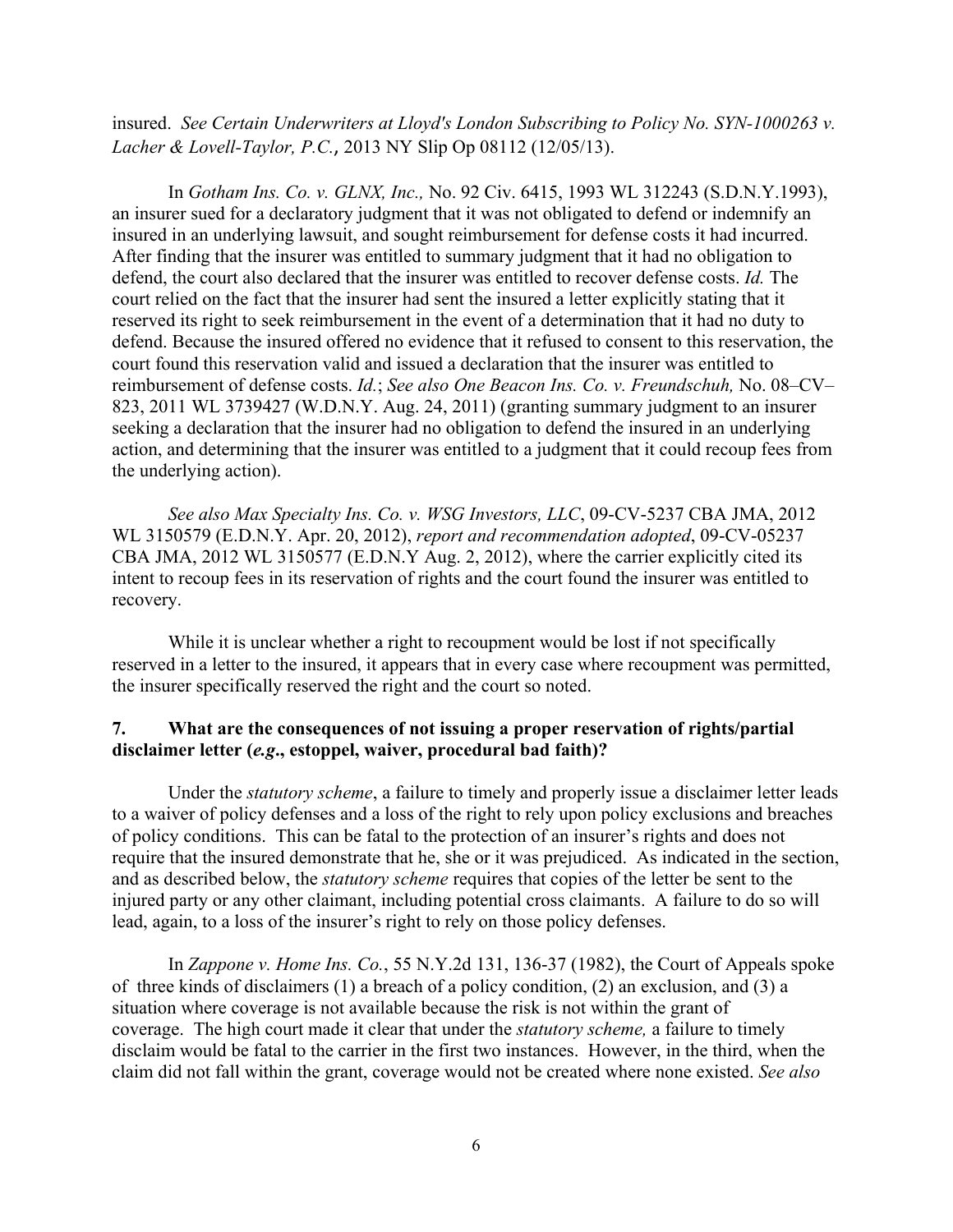*1812 Quentin Road, LLC v. 1812 Quentin Road Condominium*, 94 A.D.3d 1070 (N.Y. App. Div. 2012) (reiterating that no disclaimer is required where there is no coverage in the first instance).

In *Max Specialty Ins. Co. v. WSG Investors, LLC*, 09-CV-5237 CBA JMA, 2012 WL 3150579 (E.D.N.Y Apr. 20, 2012), *report and recommendation adopted*, 09-CV-05237 CBA JMA, 2012 WL 3150577 (E.D.N.Y Aug. 2, 2012), the court noted that the terms used by an insurance policy are not necessarily determinative on the question of whether a lack of coverage is due to an exclusion or a lack of inclusion. Rather, the distinction comes from a practical examination of what the policy terms amount to. Applying this analysis, the court found no disclaimer was required.

A failure to raise particular exclusionary language or a breach of a policy condition within the time so prescribed will result in a waiver of the insurer's right to raise that ground for disclaimer later. A reservation of rights letter does not preserve the insurer's right to do so and the courts have held that such a letter is not a substitute for a disclaimer. It is well settled that an insurance carrier may not disclaim liability if it fails to give the insured timely notice of disclaimer as soon as is reasonably possible after it first learns of the accident or grounds for disclaimer of liability. *State Farm Ins. Co. v. Brosnan*, 220 A.D.2d 599 (N.Y. App. Div. 1995).

A written reservation of rights by an insurer is not a substitute for required notice of disclaimer. *All City Ins. Co. v. Pioneer Ins. Co.*, 194 A.D.2d 424 (N.Y. App. Div. 1993).

With regard to disclaimer outside of the *statutory scheme*, an insured must demonstrate prejudice before it can create coverage by estoppel*. See Kamyr, Inc. v. St. Paul Surplus Lines Ins. Co.*, 152 A.D.2d 62, 66 (N.Y. App. Div. 1989); *Interested Underwriters at Lloyd's v. H.D.I. III Assoc.*, 213 A.D.2d 246, 247 (N.Y. App. Div. 1995).

### **8. Under what circumstances does the issuance of a reservation of rights letter require independent counsel (and if independent counsel is required, must the insurer so notify the insured)?**

Under the holding of the New York State Court of Appeals in *Public Service Mutual v. Goldfarb¸* independent counsel is not required in every case where an insurer sends out a partial disclaimer or reservation of rights:

> Independent counsel is only necessary in cases where the defense attorney's duty to the insured would require that he defeat liability on any ground and his duty to the insurer would require that he defeat liability only upon grounds which would render the insurer liable. When such a conflict is apparent, the insured must be free to choose his own counsel whose reasonable fee is to be paid by the insurer. On the other hand, where multiple claims present no conflict—for example, where the insurance contract provides liability coverage only for personal injuries and the claim against the insured seeks recovery for property damage as well as for personal injuries—no threat of divided loyalty is present and there is no need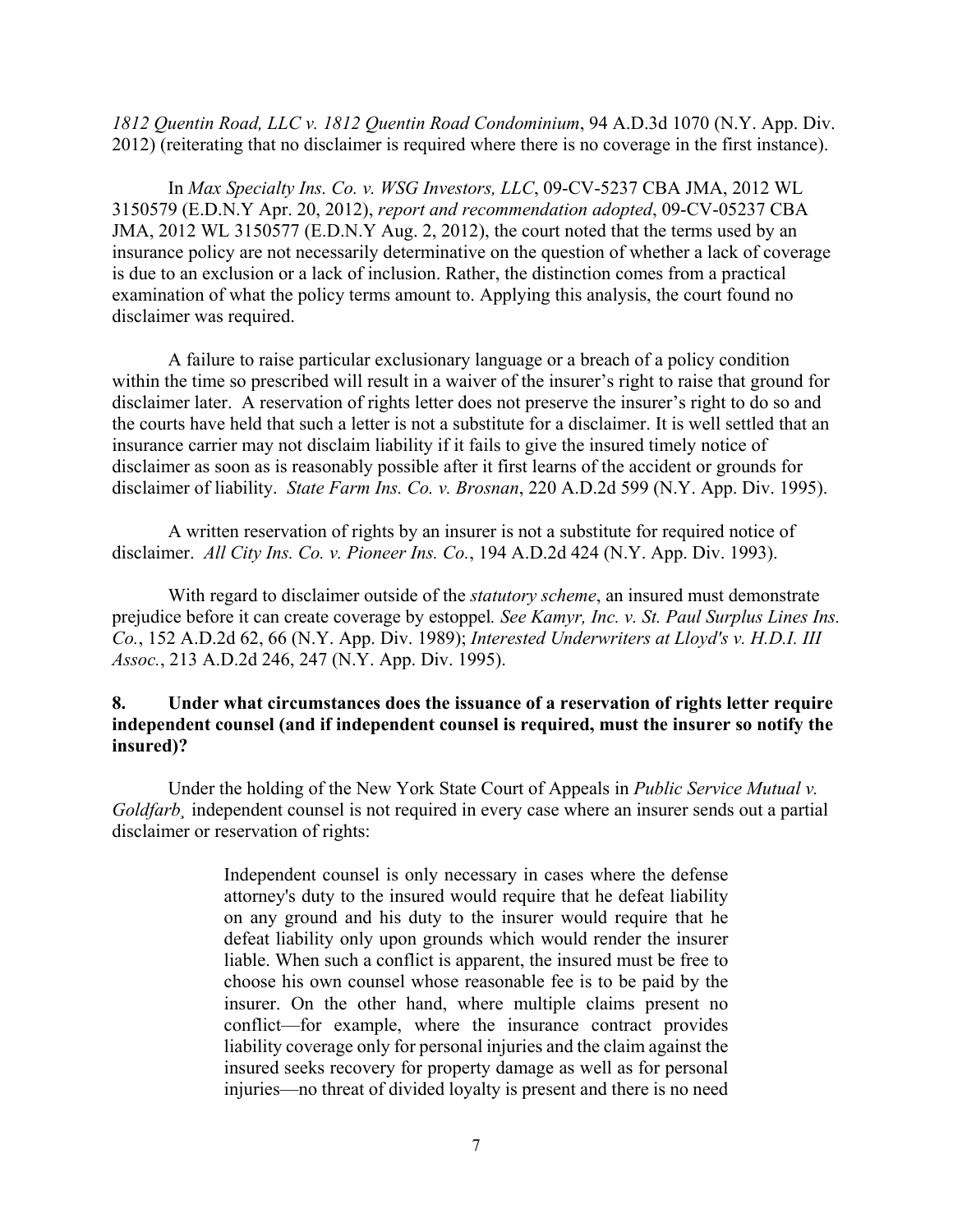for the retention of separate counsel. This is so because in such a situation the question of insurance coverage is not intertwined with the question of the insured's liability.

*Pub. Serv. Mut. Ins. Co. v. Goldfarb*, 53 N.Y.2d 392, 401 (1981).

For a discussion on the necessity of advising the insured of that right, see the response to Question 4 above, in particular, the review of the two *Elacqua* decisions.

# **9. To whom must the insurer send the reservation of rights letter and to whom must the insurer send a copy (***e.g***., must the reservation of rights be sent to the broker, the underlying plaintiff, the purported additional insured, or the named insured only)?**

 Under the *statutory scheme*, where there is a claim for bodily injury or wrongful death, the accident occurs in New York and the policy was issued or delivered in New York, Insurance Law  $\S$  3420(d)(2) requires the insurer to give written notice as soon as is reasonably possible of such disclaimer of liability or denial of coverage to **the insured and the injured person or any other claimant** within the brief period of time discussed above.

The statute has been construed to mean that an insurer must give prompt written notice of disclaimer of liability or denial of coverage not only to the insured but also to any party that has *a claim against the insured arising under the policy*. *See, e.g., Hartford Acc. & Indemn. Co. v. J.J. Wicks, Inc.*, 104 A.D.2d 289, 293 (N.Y. App. Div. 1984), *appeal dismissed,* 65 N.Y.2d 691 (1985); *Bovis Lend Lease LMB, Inc. v. Royal Surplus Lines Ins. Co.*, 27 A.D.3d 84, 90-91 (N.Y. App. Div. 2005). A failure to give such notice renders the disclaimer under the *statutory scheme* ineffective. *Hartford Ins. Co. v. Nassau Cnty.*, 46 N.Y.2d 1028, 1030 (1979).

#### **10. Are there any other notable cases or issues regarding reservation of rights letters that are important to the law of this state?**

#### **Specificity**

 In addition to strict adherence to the timing of disclaimers of coverage and the obligation to provide notice to the injured party and any other claimant, New York courts also require insurers to apprise the necessary parties of the grounds for disclaimer with a high degree of specificity. This is illustrated by a decision from New York's highest court, the Court of Appeals, entitled *General Accident v. Cirucci*, 46 N.Y.2d 862 (1979). New York courts afford an injured party the independent right to provide notice of an accident for which coverage is sought to an insurer. Here, the injured party exercised this right. The insurer, deeming the notice afforded by the injured party to be untimely, disclaimed coverage. Their disclaimer, however, did not specifically refer to late notice by the injured party as a basis for denial, but rather referred only to the insured's failure to timely report the accident. This defect, the court found, was fatal. Thus, the court invalidated the disclaimer and the insurer was obligated to afford coverage.